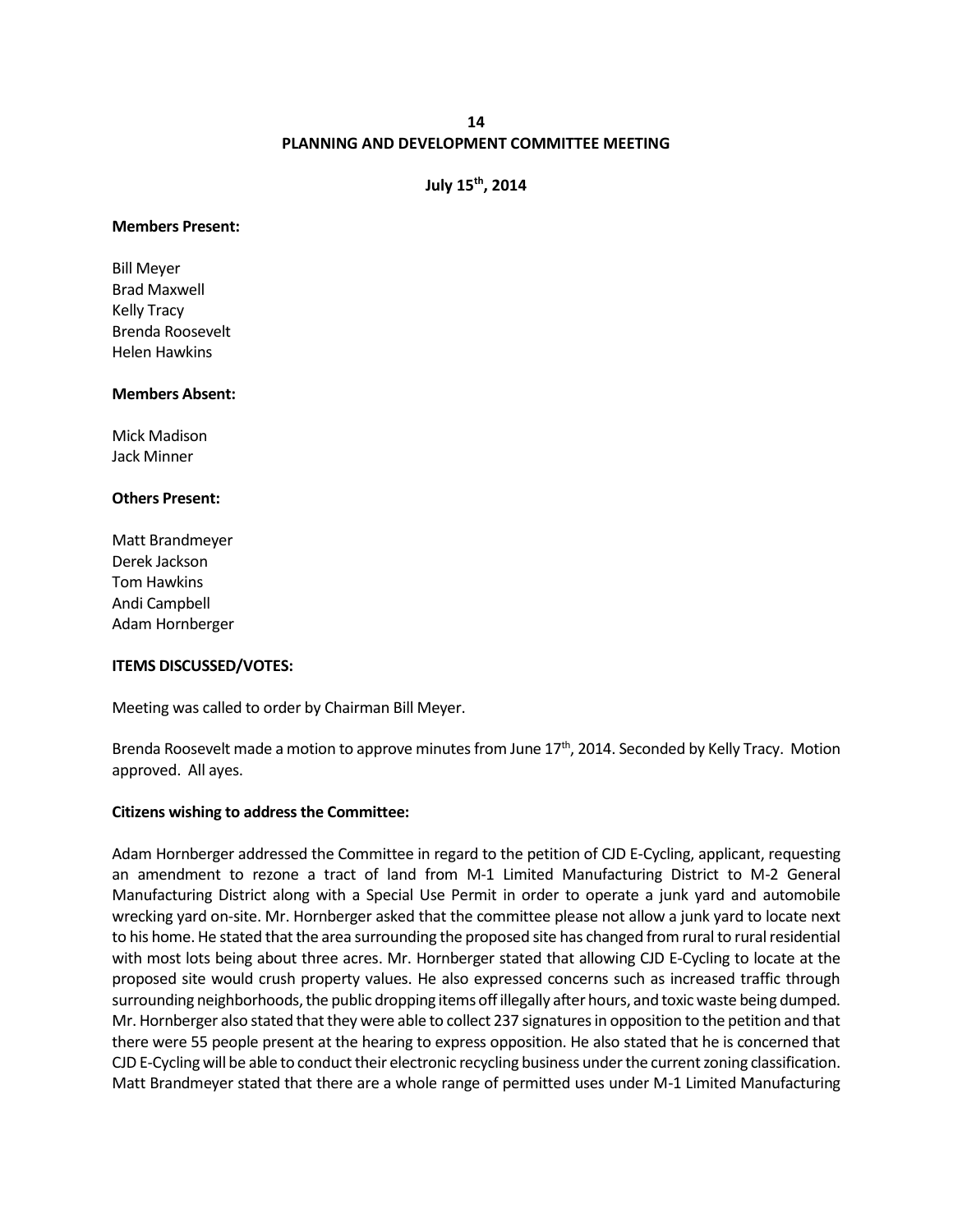zoning classification and that CJD E-Cycling does have a recycling option with the current property zoning. Mr. Brandmeyer also stated that the applicant has not indicated whether or not they intent to pursue this option.

## **Old Business:**

Brenda Roosevelt inquired about the status of Corey Murphy's business, River Bend Outdoor Services LLC, which was supposed to cease operations after the Lawn Care Text Amendment failed in May. Thomas Hawkins reported that he has observed no activity during any of his site visits, but that the garage doors have been closed each time. Derek Jackson stated that he has been in communication with Andrew Carruthers, Mr. Murphy's attorney. He said that Mr. Carruthers reported that Mr. Murphy has relocated the business to a new site and plans to sell the property located at 3919 Hodge Lane in Alton.

## **New Business:**

Bill Meyer stated that Resolution, Zoning Board of Appeals Findings of Fact, and Recommendations for Z14- 0023 would be separated.

Kelly Tracy stated that there have been ongoing issues between the Apostolic Revival Church of Highland and surrounding property owners caused by a security light that the church previously installed. Ms. Tracy stated that she's afraid that the proposed digital sign would cause additional struggles for surrounding property owners, none of whom were able to attend the ZBA Hearing due to scheduling conflicts. She also expressed concerns with the size of the sign, stating that it may cause difficulties getting on to State Route 143 from County Lane and the church parking lot. She stated that the proposed sign is almost twice the size of the existing sign, which is fairly large. Ms. Tracy stated that she believes the sign, as currently proposed, would be detrimental to the area. Brenda Roosevelt stated that she doesn't want to see rural areas littered with LED signs. Matt Brandmeyer stated that the department would reach out to the applicant to try to find a middleground between the applicant and surrounding property owners before the next meeting.

Kelly Tracy made a motion to table the Resolution, Zoning Board of Appeals Findings of Fact, and Recommendations for Z14-0023 for one month. Seconded by Brenda Roosevelt. Motion approved. All ayes.

Kelly Tracy made a motion to approve Resolutions, Zoning Board of Appeals' Findings of Fact, and Recommendations for June 26<sup>th</sup>, 2014 for Z14-0025 and Z14-0024. Seconded by Brenda Roosevelt. Motion approved. All ayes.

Kelly Tracy made a motion to approve the Refund Request on file PS14-0084 for Andrew Springer. Seconded by Helen Hawkins. Motion approved. All ayes.

Brenda Roosevelt made a motion to approve the Purchase Order Report. Seconded by Kelly Tracy. Motion approved. All ayes.

### **Administrator's Report:**

Matt Brandmeyer spoke about the upcoming I-55 Corridor Plan Public meeting at the Liberty Middle School Auditorium on July 23<sup>rd</sup>, 2014 at 7 p.m. Mr. Brandmeyer stated that the zoning boards and planning commissions from Edwardsville, Glen Carbon, and Madison County had been invited. He explained that purpose of the meeting was to go over the process and proposal for the I-55 Corridor with the public and that letters of invitation had been mailed to approximately 400 surrounding property owners.